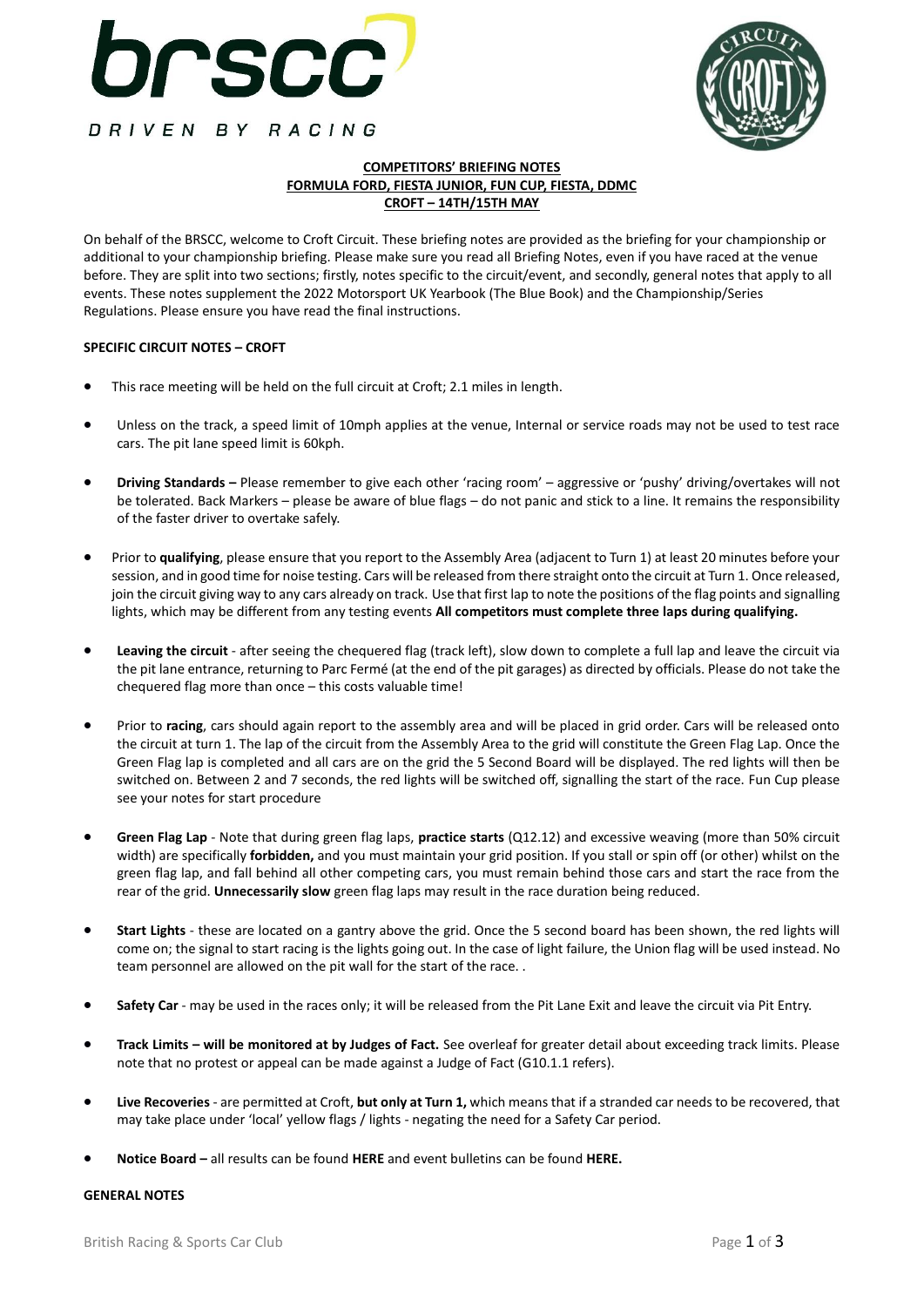- Please remember we are **Racing with Respect**, respect for each other so give enough racing room, respect for all the flags but especially the yellow flag, no overtaking, respect for all marshals and officials.
- Please also remember the penalties which the club can impose on anyone who cannot race or behave responsibly.
- Motor sport is strictly a **non-contact** sport. This includes 'rubbing' and 'bump-drafting'. All reports of contact will be investigated, using video evidence if necessary. **Any driver involved in any incident may not leave the circuit without the consent of the Clerk of the Course.**
- **Track behaviour -** reports of abnormal direction changes (weaving) and any other manoeuvres likely to hinder other drivers will also be investigated.
- Motorsport UK Yearbook **track limits** regulations (Q12.21.2, Q12.22.1, Q12.27) are summarised here:
- Track Limits will be monitored by Judge of Fact at
- Turn 2/3 Hawthorns
- Turn 9 Jim Clark Esses
- Turn 11 Sunny Out
	- a. In qualifying, running beyond track limits is will result in the loss of that particular lap time (note that a black & white flag signal need **not** be shown). This will occur on **each** occasion.
		- b. In racing, running beyond track limits is likely to result in the following penalties:
			-
			- 4th occurrence: 10 sec time penalty added; 5th occurrence: Drive-through penalty; 6th occurrence: Black flag; race disqualification.

2nd occurrence: Black & white warning flag shown; 3rd occurrence: 5 sec time penalty added;

- **Yellow Flag signals** Yellow flags / lights are used to warn **you** of a hazard or danger ahead and are there primarily for the protection of the marshals handling the incident. Overtaking is strictly forbidden between the first yellow flag and the green flag - even if you are lapping a slower car (Q12.24.5.).
- **Red Flags / Lights** As soon as these are displayed, reduce speed, and stop racing. In qualifying return to the pits, in the race return to the grid unless indicated otherwise. Again, overtaking is forbidden (Q12.24.3(j)).
- **Safety Car -** the procedures are detailed in the MOTORSPORT UK Yearbook (Q App 3); please ensure that you understand this fully before competing. Ensure that you bunch up as rapidly as possible, giving the marshals more time to sort out any on-track problems. Also remember that during the restart, overtaking/overlapping is prohibited until the GREEN FLAG at the start/finish line is crossed - this is extremely easy for us to check.
- Retirements if you find that you need to retire your car due to a mechanical fault or another reason, please do your best to pull off in a safe place, close to a gap. These are identified by large markings on the barriers. Cars stopped in dangerous positions/hard to reach places could result in a red flag and loss of a session.
- **Parc Fermé** after qualifying and/or racing, competing cars may be directed into parc fermé (including retired cars). Whilst in parc fermé, the following applies:
	- a. No work on the car may take place of any kind, including reviewing camera footage.
	- b. No team personnel, except the driver, may enter the area.
- Motorsport UK Yearbook J5.21 and Championship regulations 2.13 refer to in-car cameras; please review these sections. Note that failure to provide in car camera footage may lead to disciplinary measures. The onus is on **you** to ensure that the system is working correctly; and to identify any data cards used.
- **Only footage from cameras requested by the Clerk of Course will be viewed.** Drivers wishing to protest other competitor's actions must do so officially in accordance with C5.1.
- At the end of your races, please **wave to thank all of the marshals**; remember that they are all volunteers and give up their time freely and without remuneration.
- If you have any questions about these notes, or anything else concerning the race meeting, please contact me. I would much rather answer what might seem to be a silly question, than to have to summon you post-race.